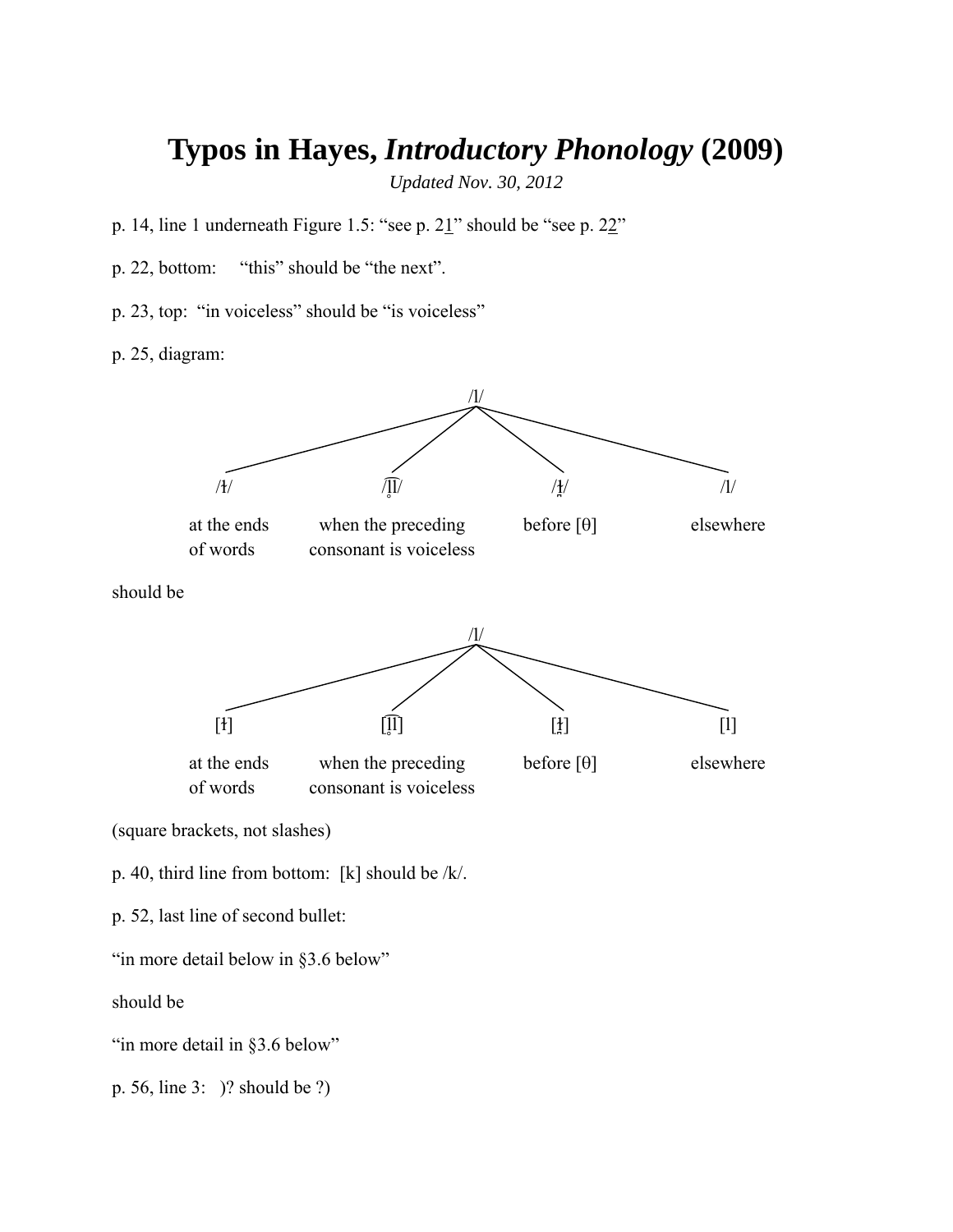p. 56, line 8:

"The following minimal pair illustrate this"

should be

"The following minimal pair illustrates this".

p. 65, line 4 of text: " $C \rightarrow \emptyset / C$   $\Box$  ]word" should be " $C \rightarrow \emptyset / C$   $\Box$   $\Box$ 

p. 93, Table 4.6: the lower left matrix should be changed from

 $\mathcal{L}^+$ voice  $\vert$  +labial  $\begin{bmatrix} -\text{sonorant} \\ \text{+continuum} \end{bmatrix}$  $\rfloor$  $\overline{\phantom{a}}$ +continuant

to

 $L^{succ}_{\text{voice}}$  $\mathsf{L}$  $+$ continua<br>+anterior  $\begin{bmatrix} -\text{sonorant} \\ \text{+continuum} \end{bmatrix}$  $\rfloor$  $\overline{\phantom{a}}$  $\overline{\phantom{a}}$ +continuant –strident

p. 96:

[ʕ] is [+delayed release] [ɣ] is [−lateral] [L] is [+lateral] [kღ] is [-lateral]

Back velar [ɣ] should have an underline diacritic.

p. 99: The pharyngealized diacritic should be  $[^{s}]$ .

p. 107, top:



news of the city

should be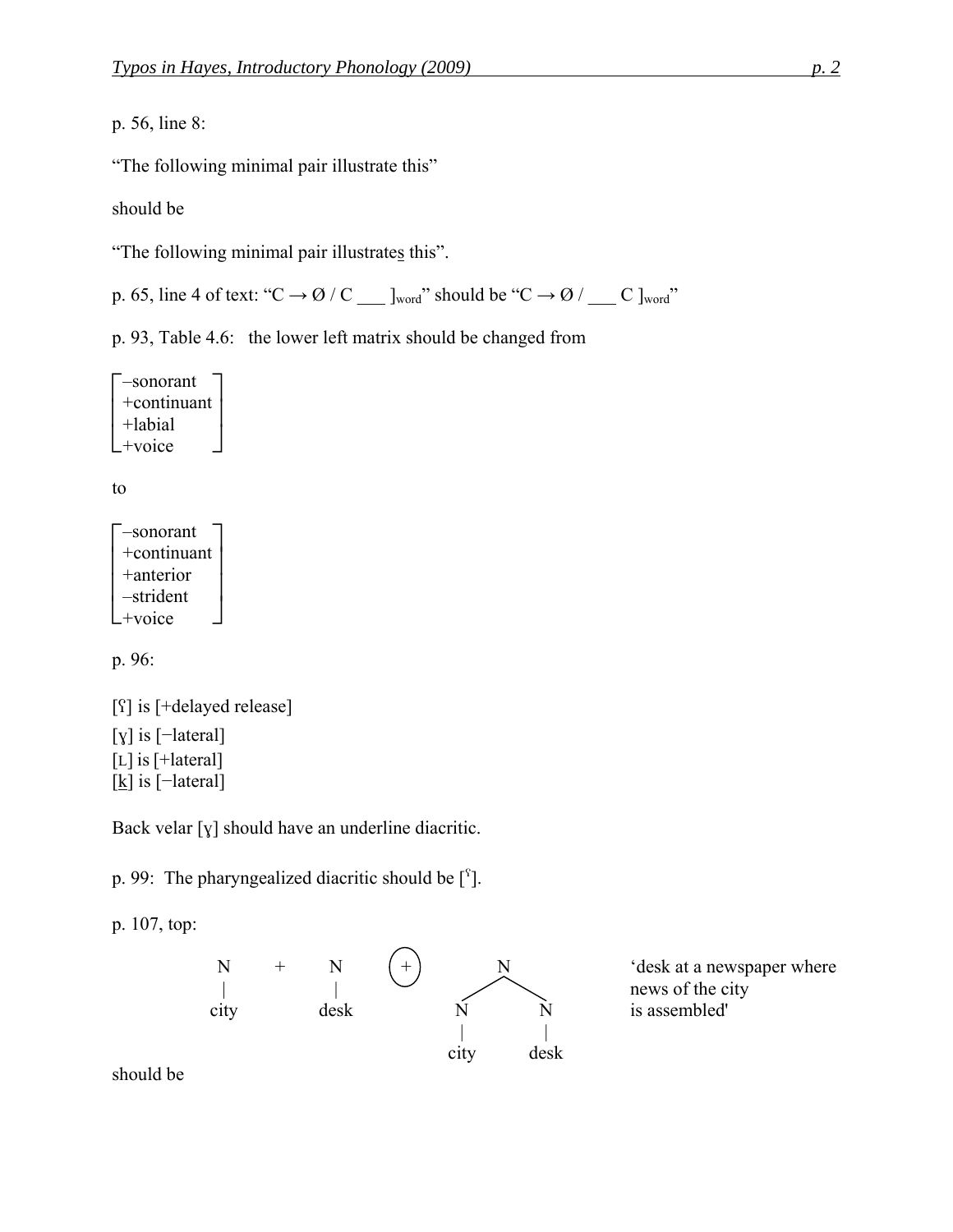

p. 111, bottom: [ un [[[ mind  $]_N$  ful  $]_A$  ]<sub>A</sub> ness]<sub>N</sub> should be [[ un [[mind]<sub>N</sub> ful]<sub>A</sub> ]<sub>A</sub> ness]<sub>N</sub>.



p. 127, footnote:

$$
V \to [\text{+long}] \, / \, V \, C \, \underline{\hspace{1cm}} \, C \, V
$$

should be

$$
V \to [\text{+long}]\,/\!\left[\begin{matrix} V \\ -\text{long} \end{matrix}\right]\,C \underline{\qquad} C\,\,V
$$

p. 132, diagram:



should be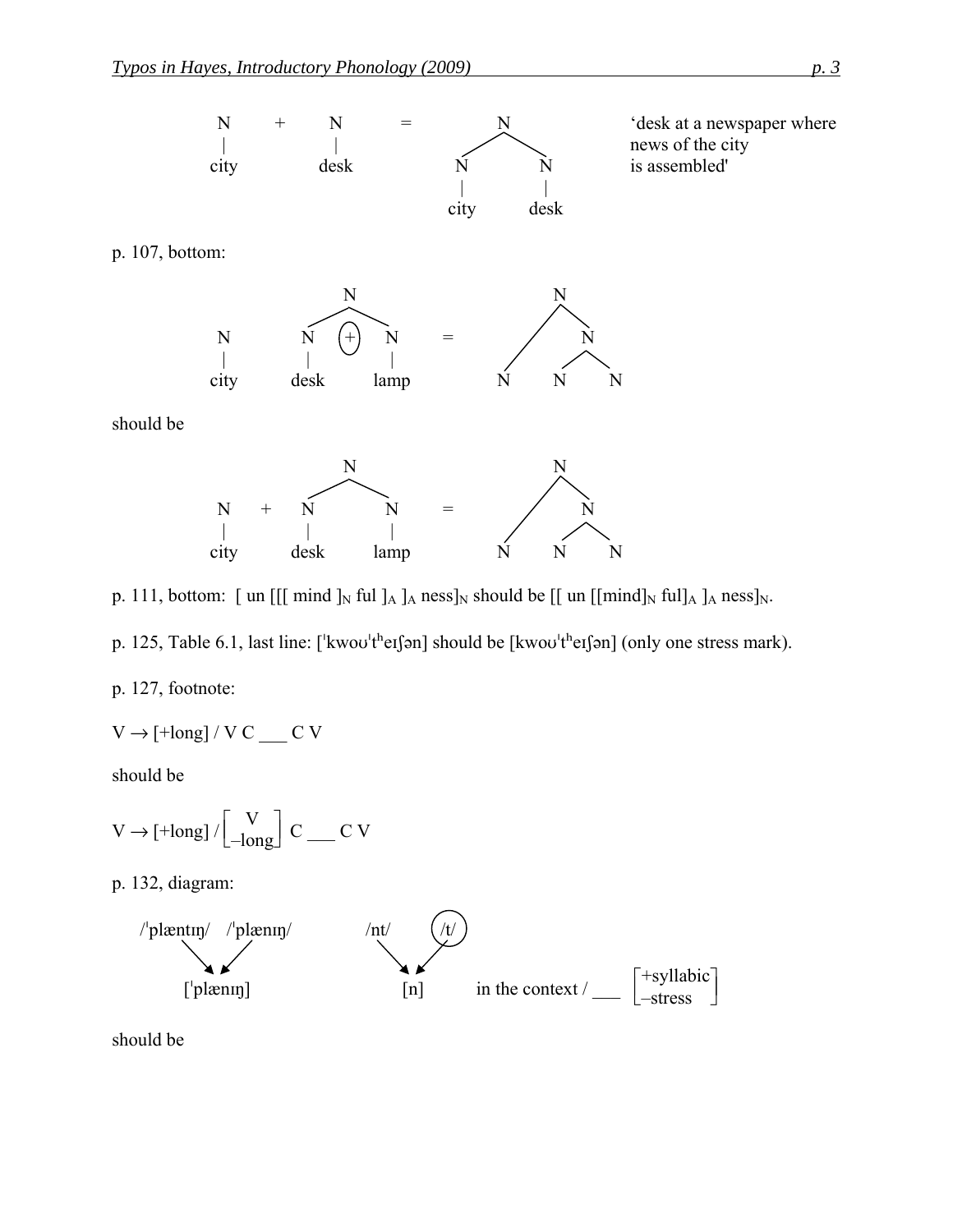

p. 136, fn. 4: Remove the feature [+front].

p. 138. All examples meaning "sweet potato" should have  $\lceil \varphi \rceil$ , not  $\lceil \widehat{\tau \varphi} \rceil$ .

p. 142, third line from bottom: "p. 142" should be "p. 122".

p. 143, examples at top:

*Ogden* /ˈag**d**ən/ [ˈag**d**ən]

should be

*Ogden* /ˈg**d**ən/ [ˈg**d**ən]

p. 145, near top: "for whom Tapping" should be "for whom Raising"

p. 145, 3 lines up from the derivations:

"Raising is order before Tapping"

should be

- "Raising is ordered before Tapping"
- p. 156, exercise 4, line 1: "On p. 93" should be "On p. 22".
- p. 156, exercise 4, line 2: "discussion on pp. 00" should be "discussion on p. 146" .
- p. 156, exercise 5:

Every case of  $[\widehat{\mathrm{æt}}]$ 

should be  $\widehat{[æi]}$  (barred i, not t)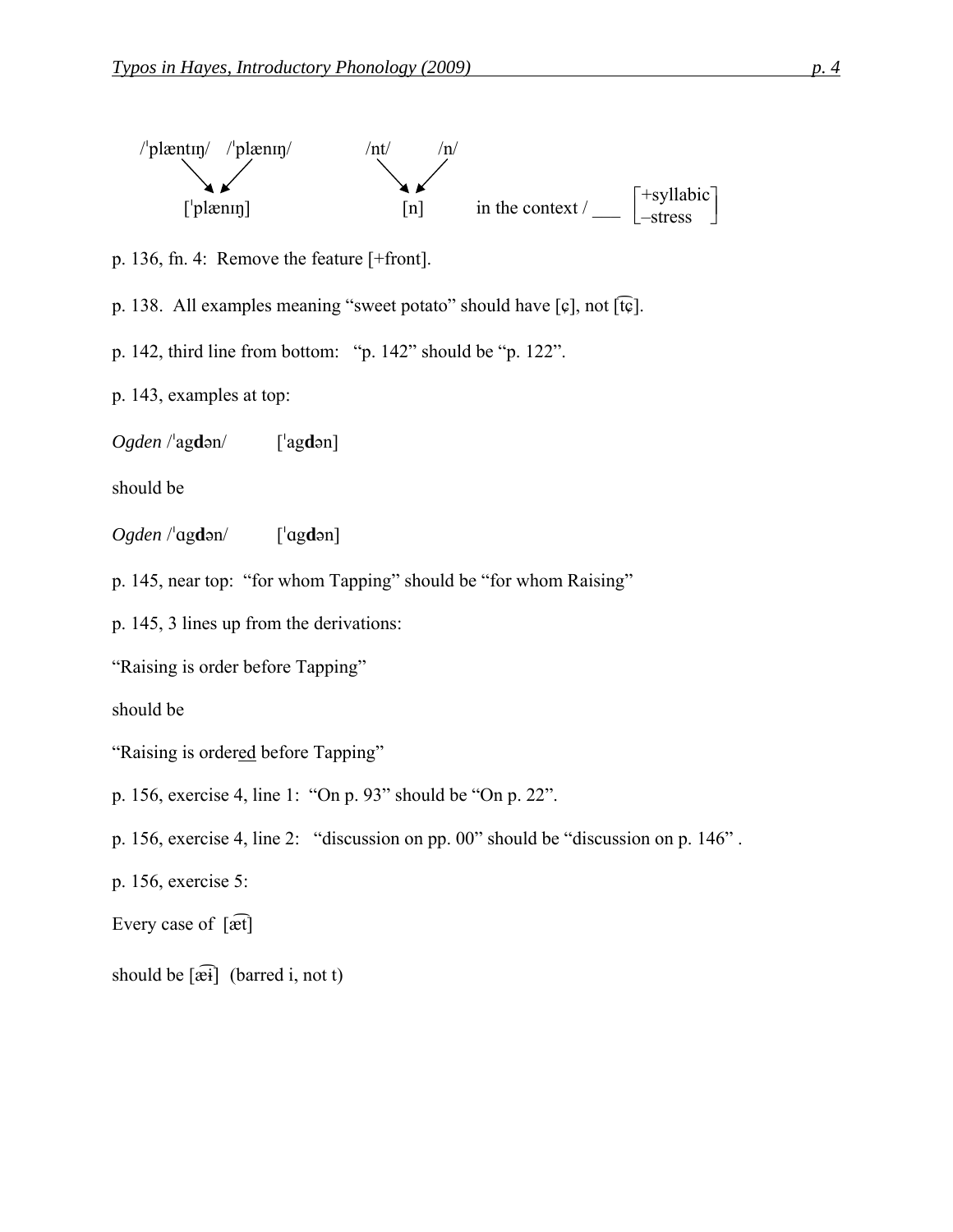## p. 167, Table 8.1:

| [-distributed] |                   | [+distributed]             |         |  |
|----------------|-------------------|----------------------------|---------|--|
| [+anterior]    | $[+$ anterior $]$ | [+anterior]<br>[-anterior] |         |  |
|                |                   | t.n                        | $n^{j}$ |  |

should be

| [-distributed] |             | [+distributed]             |                |
|----------------|-------------|----------------------------|----------------|
| '+anterior]    | [-anterior] | [+anterior]<br>[-anterior] |                |
| ∴ n            |             |                            | n <sup>j</sup> |

p. 167, two lines up from Accusative Nonfuture Formation: "the suffix /-uɽ/" should be "the suffix  $\frac{1}{2}$ .

p. 168, line 2: "[-n] and [-ɽ]" should be "[-n] and [-ɻ]"

p. 168, lines 9 and 10: [-in], [-uɻ], [-n], [-ɻ] should be /-in/, /-uɻ/, /-n/, /-ɻ/.

p. 174, bottom:

| [karikar] | [karikarin] | [karikariwur] | surface forms |
|-----------|-------------|---------------|---------------|
|-----------|-------------|---------------|---------------|

should be

[kaɾikaɾ] [kaɾikaɾin] [kaɾikaɾiwuɻ] surface forms

p. 176, line 7: [pant<sup>j</sup>ipan<sup>tj</sup>i-*I*] should be [pant<sup>j</sup>ipant<sup>j</sup>i-wu*I*].

p. 179, fn.: "underlying /ŋ/" should be "underlying /n $\gamma$ ".

p. 180, middle paragraph: all versions of /murkunima/ should have /r/, not /r/.

p. 180, middle paragraph: "p. 181" should be "p. 178".

p. 180: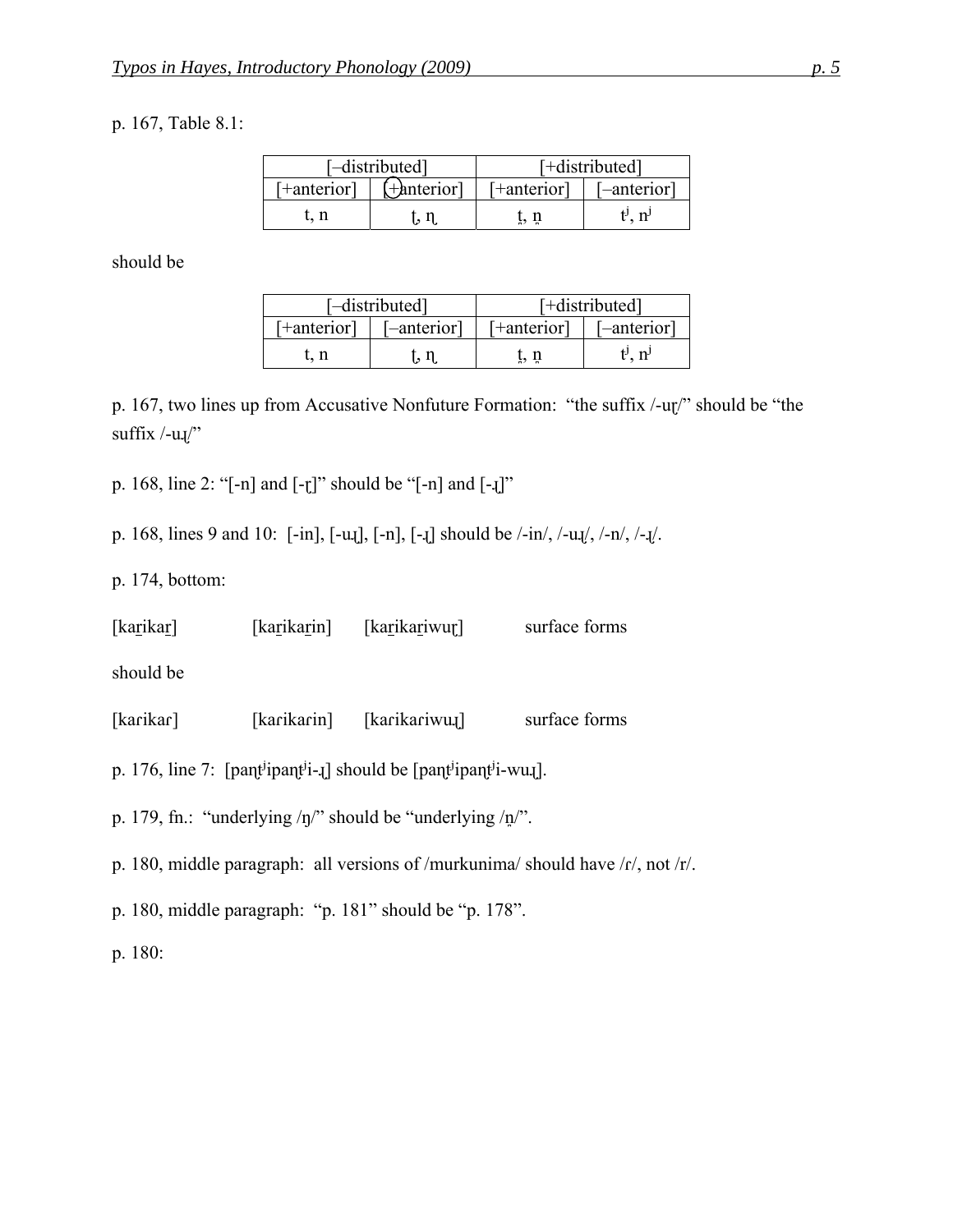| /tu <u>rar</u> aŋ/ | /turaran-in/ | /turaran-u.  | underlying forms         |
|--------------------|--------------|--------------|--------------------------|
|                    |              | turarankun   | $/k/$ Epenthesis         |
|                    |              |              | /w/ Epenthesis           |
|                    |              |              | <b>Vowel Deletion</b>    |
|                    |              |              | Final Lowering           |
|                    |              |              | Apocope                  |
|                    |              |              | <b>Cluster Reduction</b> |
| turara             |              |              | Non-Apical Deletion      |
| [turara]           | [turaranan]  | [turaranku.] | surface forms            |
|                    |              |              |                          |

## should be

| /turaran/ | /turaran-in/ | /turaran-u.  | underlying forms         |
|-----------|--------------|--------------|--------------------------|
|           |              | turaranku    | $/k/$ Epenthesis         |
|           |              |              | /w/ Epenthesis           |
|           |              |              | <b>Vowel Deletion</b>    |
|           |              |              | Final Lowering           |
|           |              |              | Apocope                  |
|           |              |              | <b>Cluster Reduction</b> |
| turara    |              |              | Non-Apical Deletion      |
| [turara]  | [turaranan]  | [turaranku.] | surface forms            |

p. 181, second batch of data:

| $[mu$ rkuni] | [murkunima-n] | $[murkunima-1]$ | 'nullah' |
|--------------|---------------|-----------------|----------|
| should be    |               |                 |          |

 [muɾkun**i**] [muɾkunima-n] [muɾkunima-ɻ] 'nullah' p. 182, Fig. 8.1, legend: "three rules of Lardil" should be "the rules of Lardil" p. 186, exercise 1a: /jukarpa/ should be replaced by /kantukantu/. p. 193, line 6 of text: "/n/ Deletion" should be "Postnasal /t/ Deletion". p. 194, top:

| gaffe | gaffes | [ <i>g xfz</i> ] | $*$ [gævz]                                                                             |
|-------|--------|------------------|----------------------------------------------------------------------------------------|
| motif | motifs |                  | $\lceil \text{mov}^{\text{th}} \rceil \rceil$ * $\lceil \text{mov}^{\text{th}} \rceil$ |

should be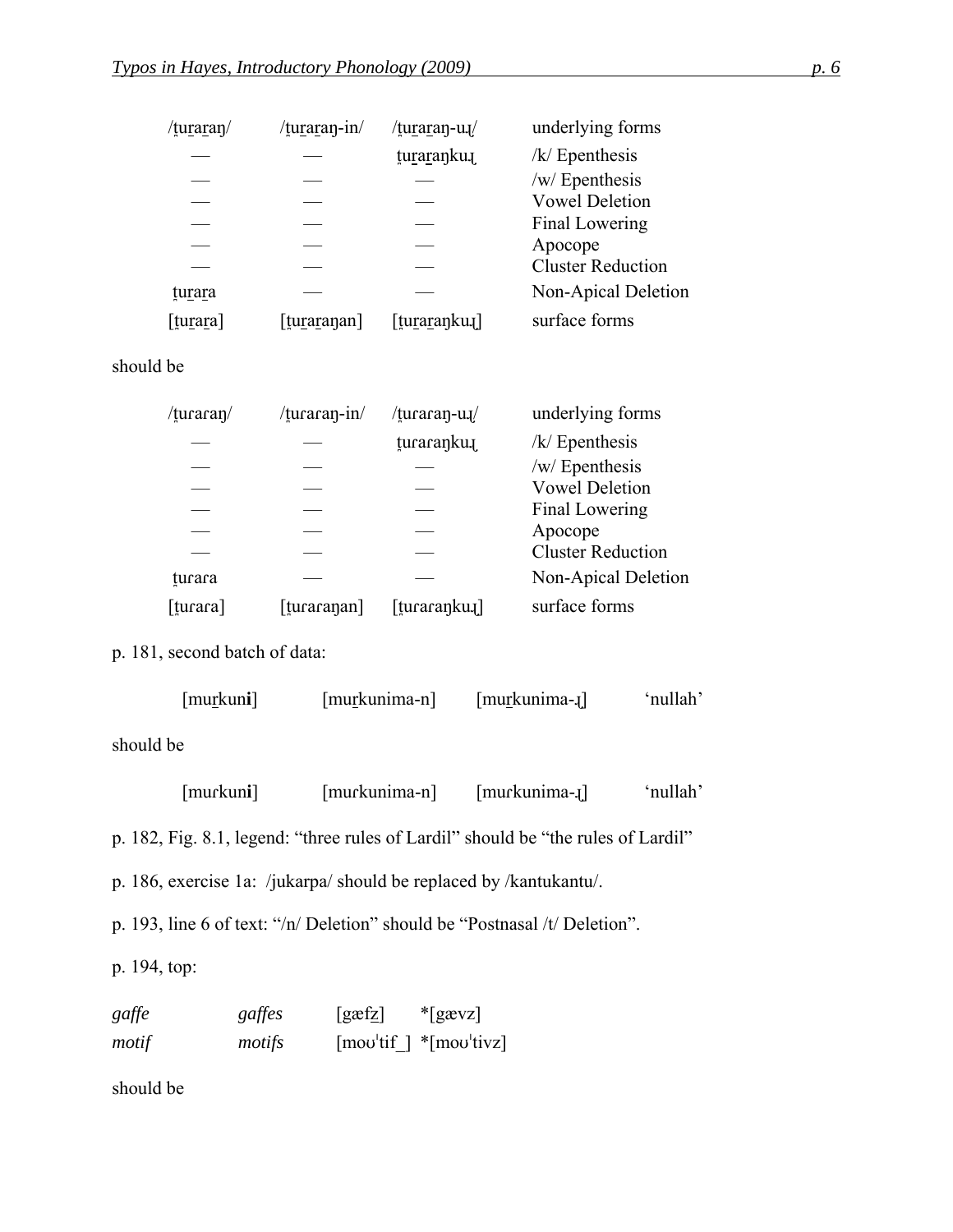| gaffe | gaffes | $[g\text{æfs}]$ | $*$ [gævz]                                                                      |
|-------|--------|-----------------|---------------------------------------------------------------------------------|
| motif | motifs |                 | $\lceil \text{mov}'\text{tifs} \rceil$ * $\lceil \text{mov}'\text{tivz} \rceil$ |

p. 209, statement of /ɹ/ Epenthesis

## **/**ɹ**/ Epenthesis**

 $\varnothing \rightarrow$   $\downarrow$  /  $\circ$   $\_$ –syllabic –stress

should be

 $\varnothing \rightarrow$   $\downarrow$  /  $\circ$   $\_$ +syllabic –stress

p. 214, footnote: " $C =$ Conjunction" should be "Conj. = Conjunction"

p. 221, line 1 under the display in a.: "you may assumed" should be "you may assume"

p. 231, last line of top display:

*self* [ˈsɛlf] *selves* [sɛlvz]

should be

*self* [sɛlf] *selves* [sɛlvz]

(no accent mark)

p. 233, lines 3–4: "the same as that as the preceding generation" should be "the same as that of the preceding generation"

p. 278, derivation: in the 'Primary Stress' line, [–mn] should be [+mn]

p. 280, line 3 of text:

"an **open** syllable one that ends in a short vowel or diphthong"

should be

"an **open** syllable is one that ends in a vowel or diphthong"

p. 284, last line: "Chimwiini (chapter)" should be "Chimwiini (chapter  $\frac{7}{2}$ "